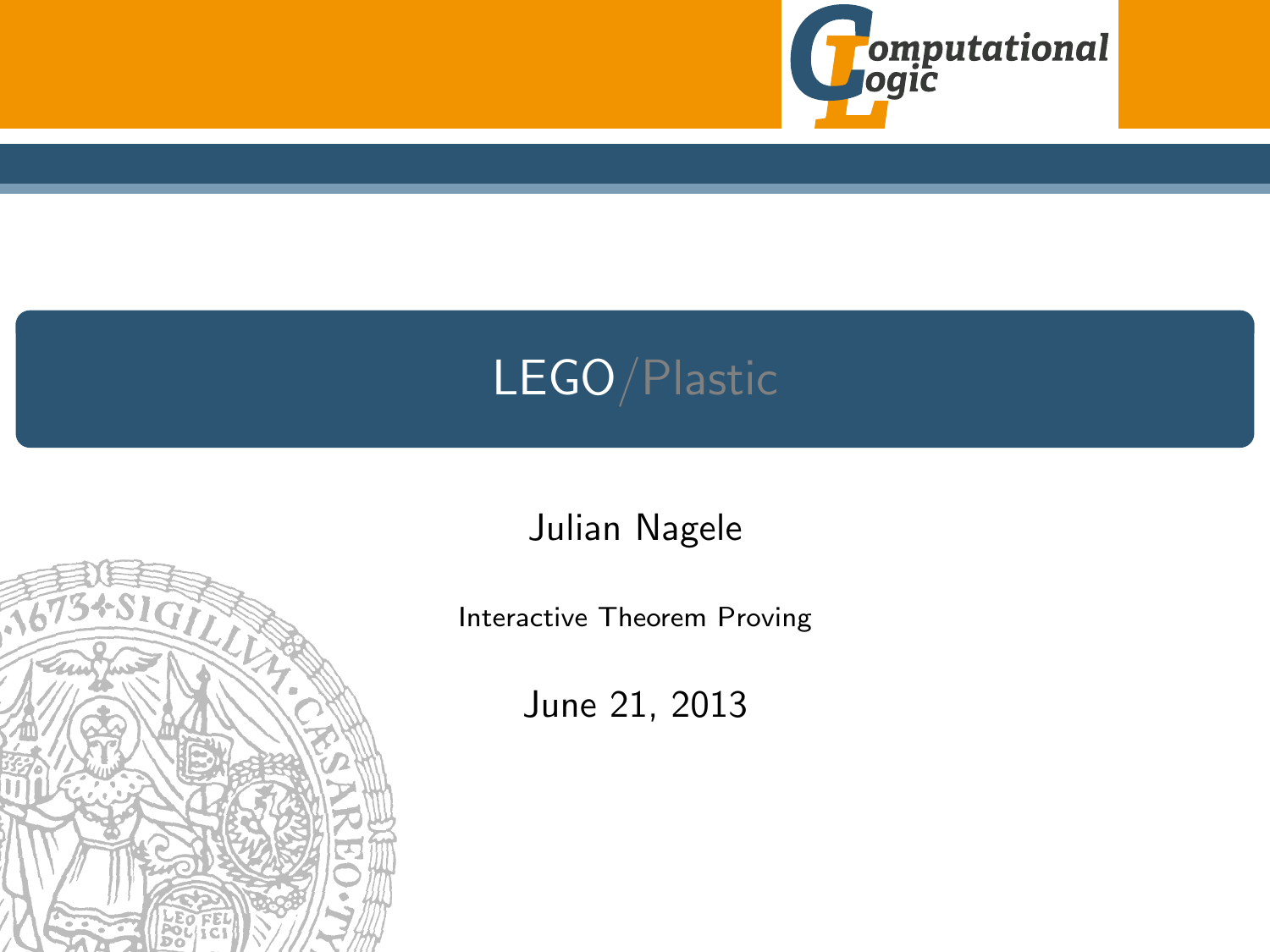- [Introduction](#page-3-0)
- **[The Theory Behind LEGO](#page-7-0)**
- **•** [Demo](#page-0-0)
- **•** [Plastic](#page-0-0)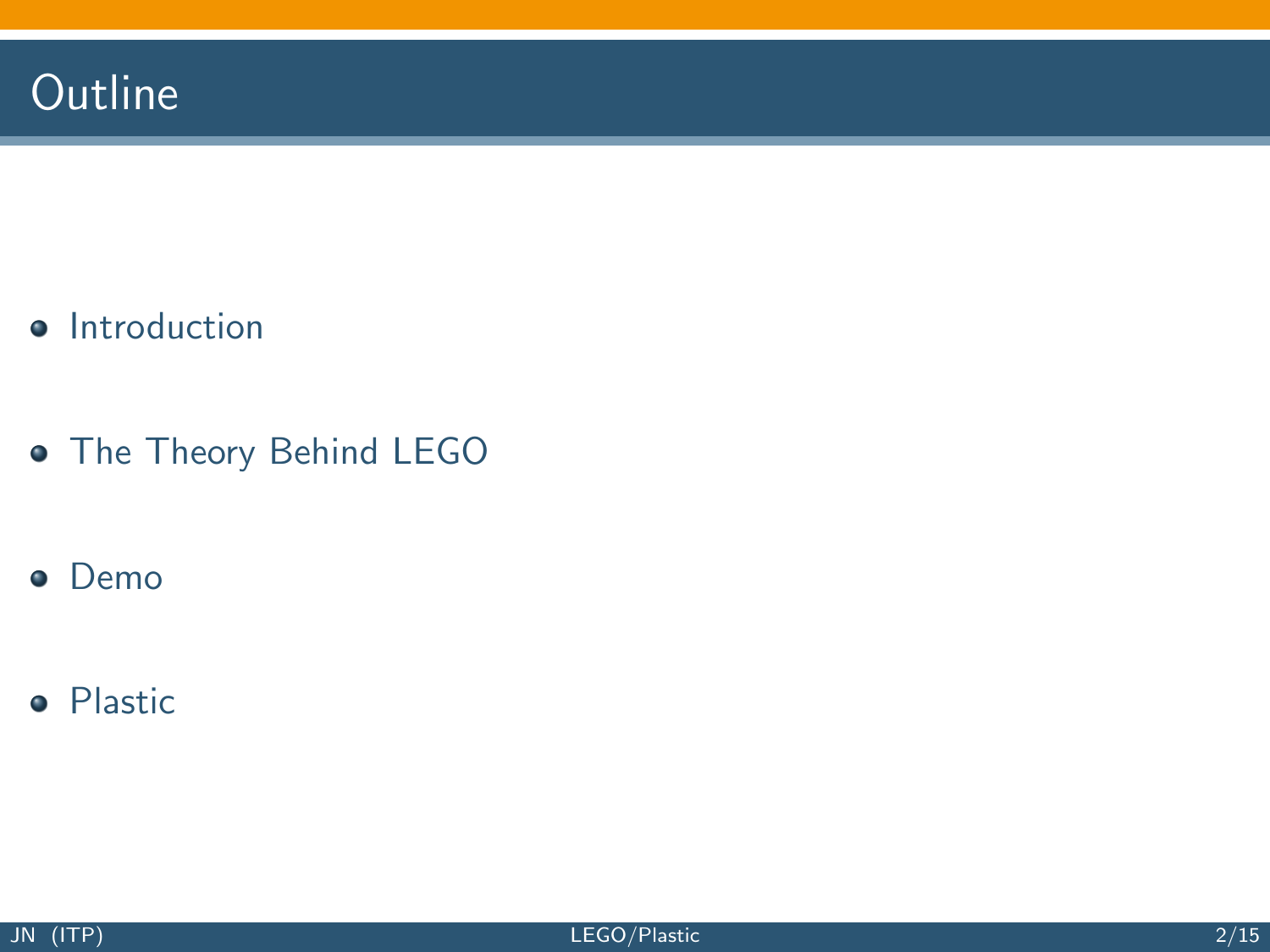## LEGO in a Nutshell

- interactive proof development system for Luo's Extended Calculus of Constructions (and related subsystems)
- refinement proof, i.e. top-down, or goal-directed proof
- $\Pi$ -types: {x:A}B, A->B,  $\lambda$ -abstraction: [x:A]M, application: (M N)
- logical universe: Prop, predicative universes Type(i)
- was developed at University of Edinburgh by Randy Pollack in New Jersey ML
- <span id="page-2-0"></span>• "LEGO" was suggested by Paul Taylor to express the fun of formal constructive mathematics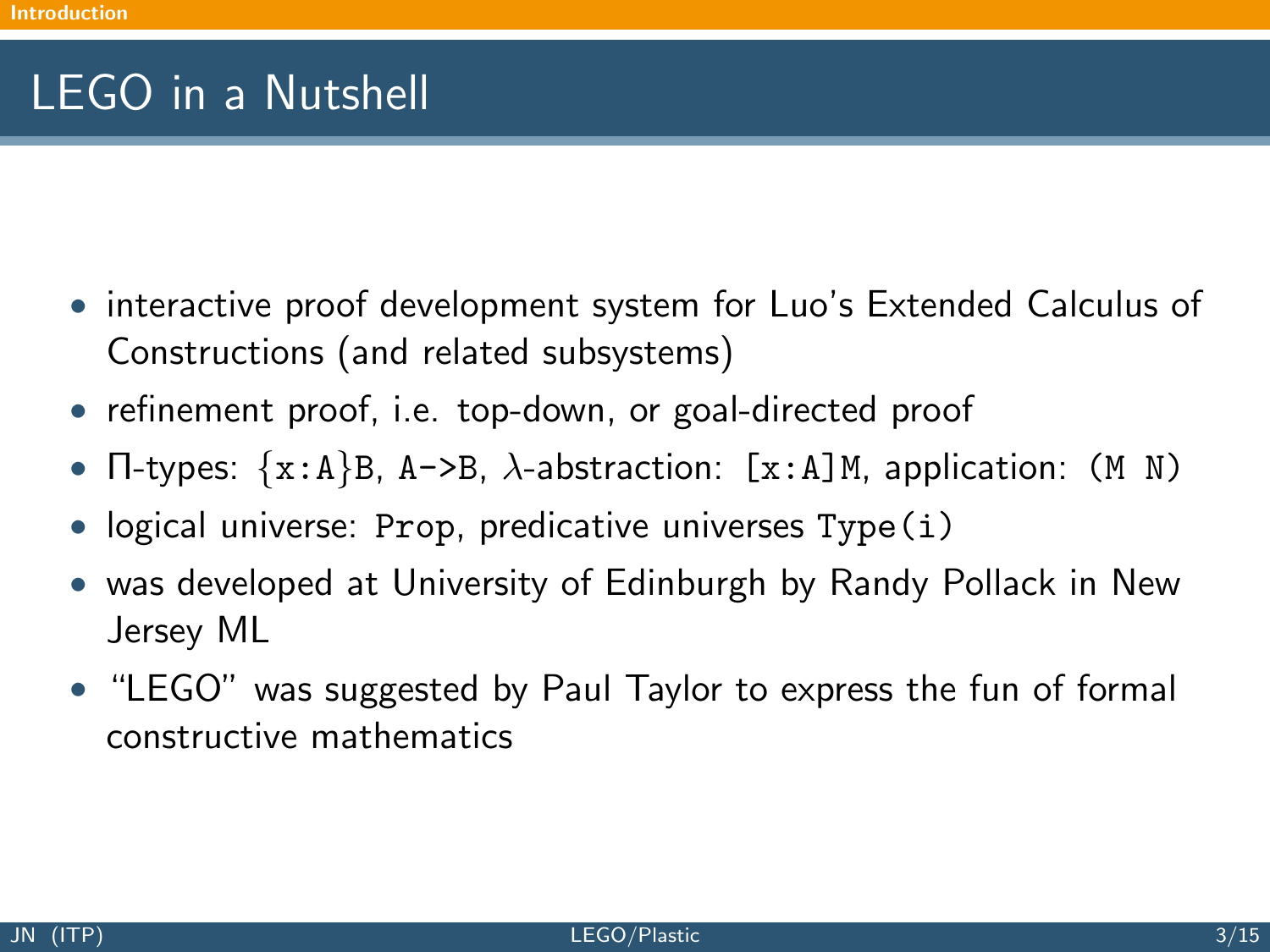## The Seventeen Provers of the World

<span id="page-3-0"></span>

| proof assistant             | <b>LEGO</b> | Coq    | <b>HOL</b> | Mizar   | Isabelle           | Agda   | Minlog             |
|-----------------------------|-------------|--------|------------|---------|--------------------|--------|--------------------|
| de Brujin criterion         | $\pm$       | $^{+}$ | $\pm$      |         | $^+$               | $^+$   | $^+$               |
| Poincaré principle          | $\pm$       | $^{+}$ | $^{+}$     |         | $^+$               |        | $\hspace{0.1mm} +$ |
| extensible by user          |             | $^{+}$ | $\,+\,$    |         | $^+$               |        | $^+$               |
| powerful automation         |             |        | $^{+}$     |         | $^{+}$             |        |                    |
| readable proof input files  |             |        |            |         | $\, +$             |        |                    |
| constructive logic support  | $^{+}$      | $^{+}$ |            |         | $\hspace{0.1mm} +$ | $^{+}$ | $^+$               |
| logical framework           |             |        |            |         | $^{+}$             |        |                    |
| typed                       | $^+$        | $^{+}$ | $^{+}$     | $\pm$   | $^{+}$             |        | $^{+}$             |
| decidable types             | $\pm$       | $^{+}$ | $^+$       | $\,+\,$ | $^{+}$             | $^+$   | $^+$               |
| dependent types             | $^+$        | $^{+}$ |            | $^{+}$  |                    | $\pm$  |                    |
| based on HO logic           | $\pm$       | $^{+}$ | $^+$       |         | $\, +$             | $^+$   |                    |
| based on ZFC set theory     |             |        |            | $\pm$   | $^+$               |        |                    |
| large mathematical lib      |             | $^{+}$ | $^{+}$     | $^{+}$  | $^{+}$             |        |                    |
| statement about $\mathbb R$ |             | $^{+}$ | $\pm$      | $^{+}$  | $^+$               |        |                    |
| statement about $\sqrt{}$   |             | $^{+}$ | $^+$       | $\,+\,$ | $^+$               |        |                    |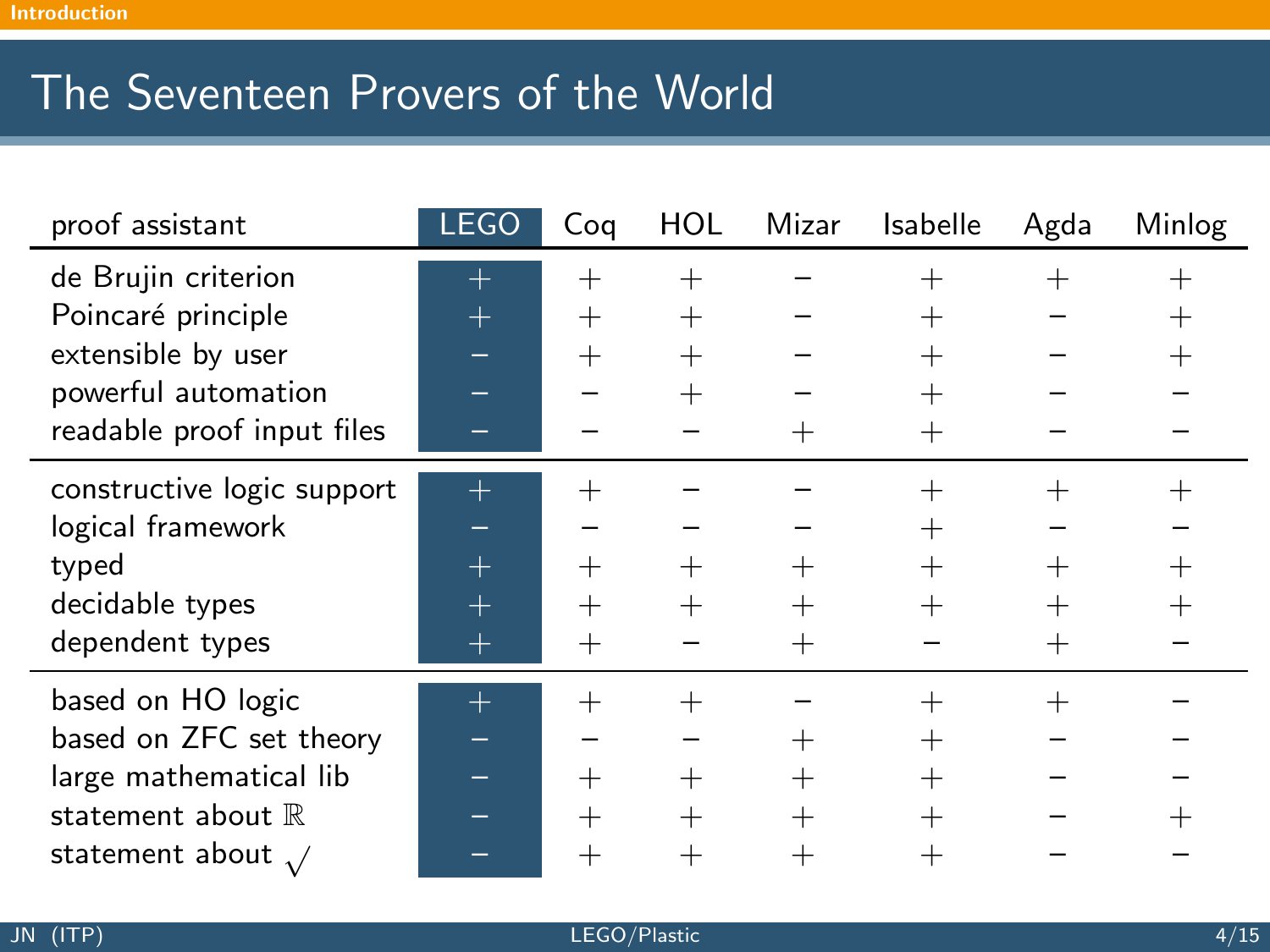## One More Time: λ-Cube

<span id="page-4-0"></span>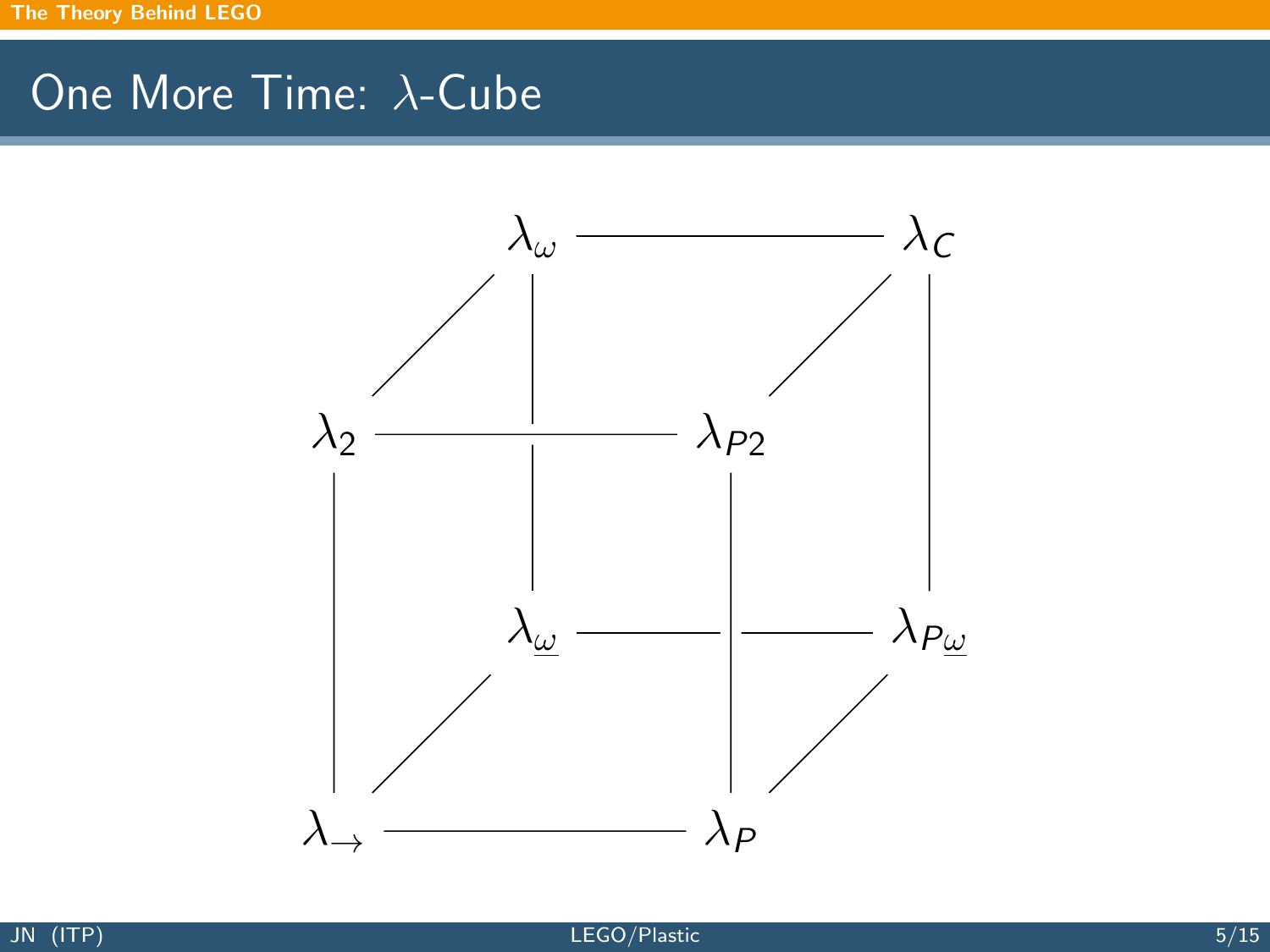## Pure Type Systems

• generalization of the systems in the  $\lambda$ -cube

#### **Definition**

pseudo-terms are defined by

$$
\mathcal{T} = V \mid C \mid \mathcal{T}\mathcal{T} \mid \lambda V : \mathcal{T}.\mathcal{T} \mid \Pi V : \mathcal{T}.\mathcal{T}
$$

where V and C are infinite collections of variables and constants

#### Definition

- A PTS is a triple  $S = (S, A, R)$  where
	- $S \subseteq C$  is a set of sorts
	- $A \subseteq C \times S$  is a set of axioms
	- $R \subseteq S \times S \times S$  is a set of rules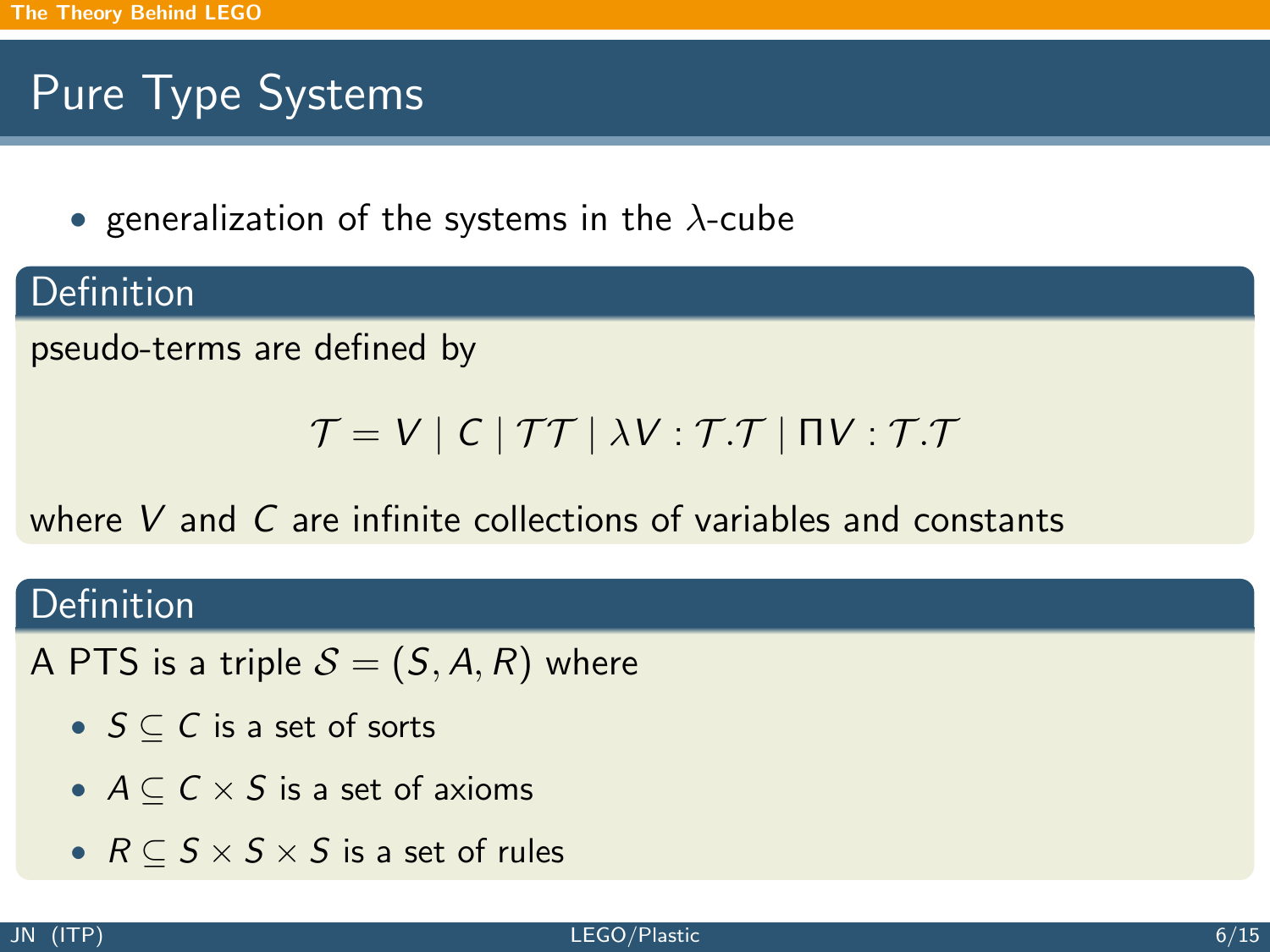# Typing Rules

| <b>AXIOM</b>                                               | <b>VAR</b>                                                                     |                                   | WEAKENING                                     |                                                              |  |  |
|------------------------------------------------------------|--------------------------------------------------------------------------------|-----------------------------------|-----------------------------------------------|--------------------------------------------------------------|--|--|
| $c : s \in A$                                              | $\Gamma \vdash A : s$                                                          |                                   |                                               | $\Gamma \vdash A:B \quad \Gamma \vdash C:s$                  |  |  |
| $\vdash c : s$                                             | $\Gamma, x : A \vdash x : A$                                                   |                                   |                                               | $\Gamma, x : C \vdash A : B$                                 |  |  |
| APPLICATION                                                |                                                                                | ABSTRACTION                       |                                               |                                                              |  |  |
| $\Gamma \vdash M : \Pi_X : A.B \qquad \Gamma \vdash N : A$ |                                                                                |                                   |                                               | $\Gamma, x : A \vdash M : B$ $\Gamma \vdash \Pi x : A.B : s$ |  |  |
| $\Gamma \vdash MN : B[N/x]$                                |                                                                                |                                   | $\Gamma \vdash \lambda x : A.M : \Pi x : A.B$ |                                                              |  |  |
| PRODUCT                                                    |                                                                                |                                   |                                               |                                                              |  |  |
|                                                            | $(s_1, s_2, s_3) \in R$ $\Gamma \vdash A : s_1$ $\Gamma, x : A \vdash B : s_2$ |                                   |                                               |                                                              |  |  |
|                                                            |                                                                                | $\Gamma \vdash \Pi x : A.B : s_3$ |                                               |                                                              |  |  |
|                                                            | <b>CONVERSION</b>                                                              |                                   |                                               |                                                              |  |  |
|                                                            | $\Gamma \vdash A : B$ $\Gamma \vdash B' : s$                                   |                                   | $B =_{\beta} B'$                              |                                                              |  |  |
|                                                            |                                                                                | $\Gamma \vdash A : B'$            |                                               |                                                              |  |  |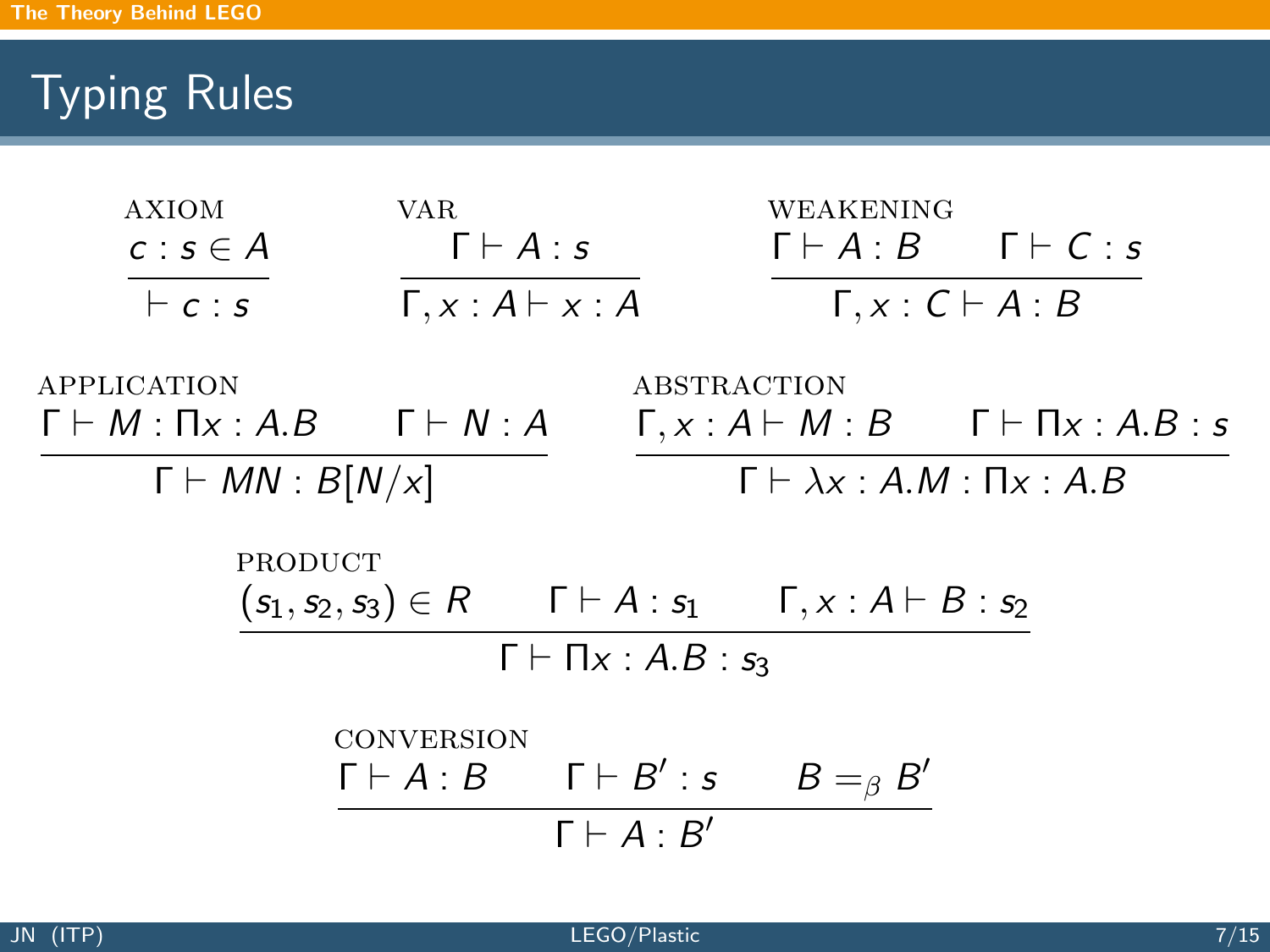## Examples for PTS

 $\lambda_2$ 

$$
S \quad \star, \Box
$$
  
\n
$$
A \quad \star : \Box
$$
  
\n
$$
R \quad (\star, \star, \star), (\Box, \star, \star)
$$

 $\lambda_c$ 

$$
S \quad \star, \Box
$$
  
\n
$$
A \quad \star : \Box
$$
  
\n
$$
R \quad (\star, \star, \star), (\Box, \star, \star), (\star, \Box, \Box), (\Box, \Box, \Box)
$$

 $\lambda_\star$ 

<span id="page-7-0"></span>S ? A ? : ? R (?, ?, ?)

$$
JN (ITP)
$$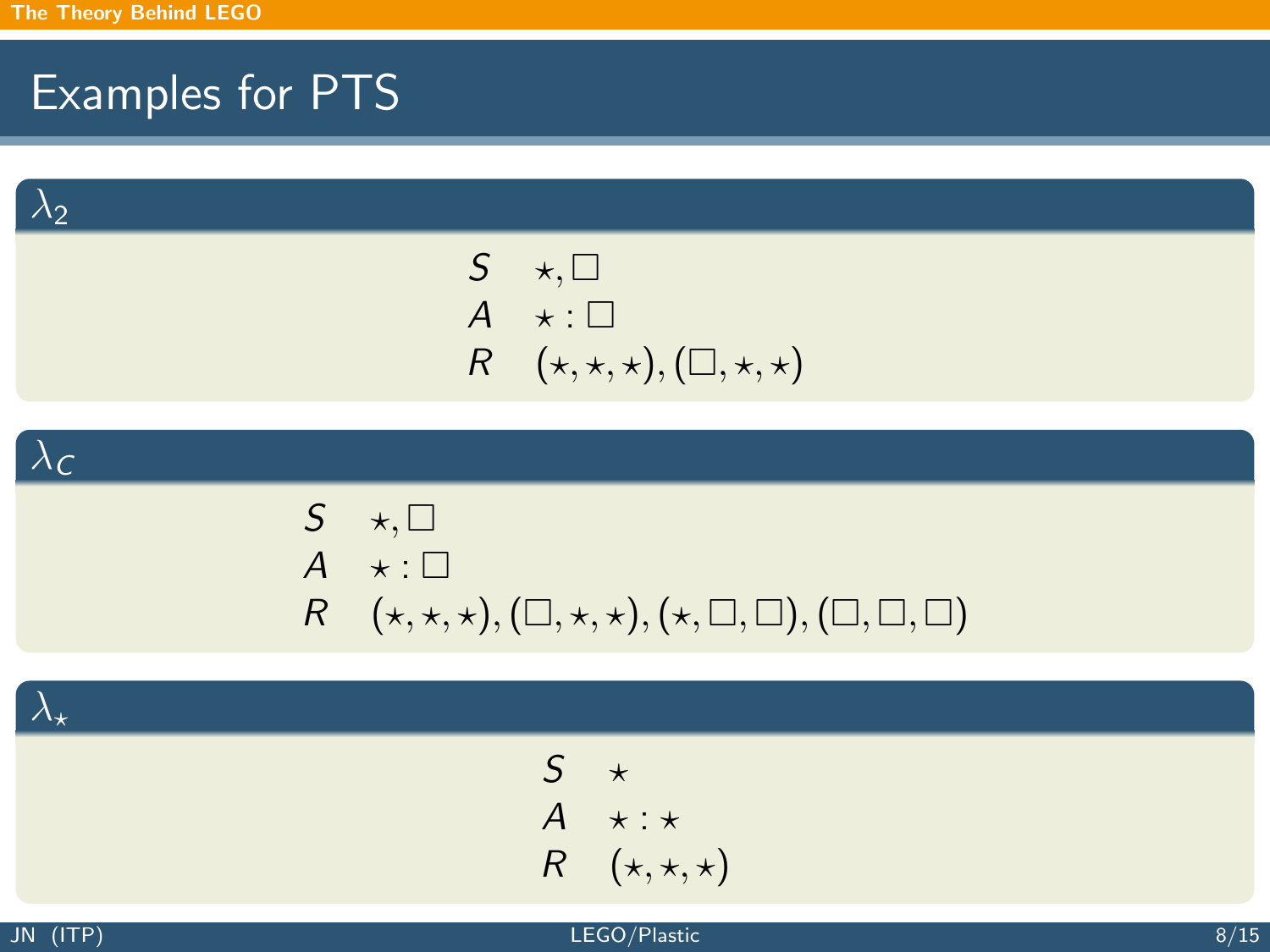#### Theorem (Girard)

#### $\lambda_{\star}$  is inconsistent, i.e.,  $\bot = \Pi a : \star a$  is inhabited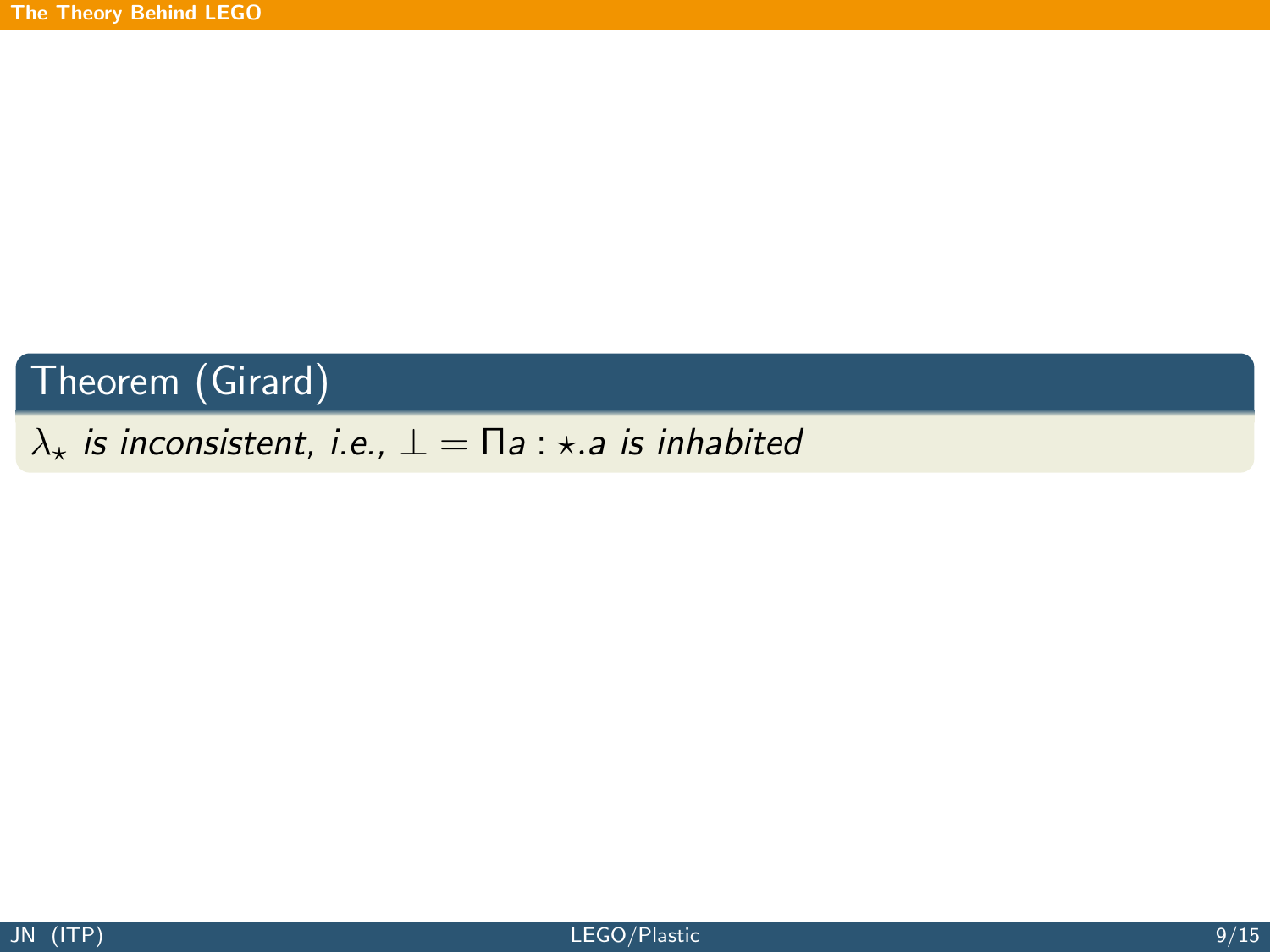## Extended CoC

- integrates Coquand-Huet's Calculus of Constructions and Martin-Löf's type theory with universes
- an impredicative extension of Martin-Löf's type theory with universes by adding a new (impredicative) universe *Prop* of propositions
- extends the CoC by predicative type universes
- universes increase proof theoretic strength of theory (e.g. for constructive formalizations of category theory)
- needed to show that constructors of inductive types are distinct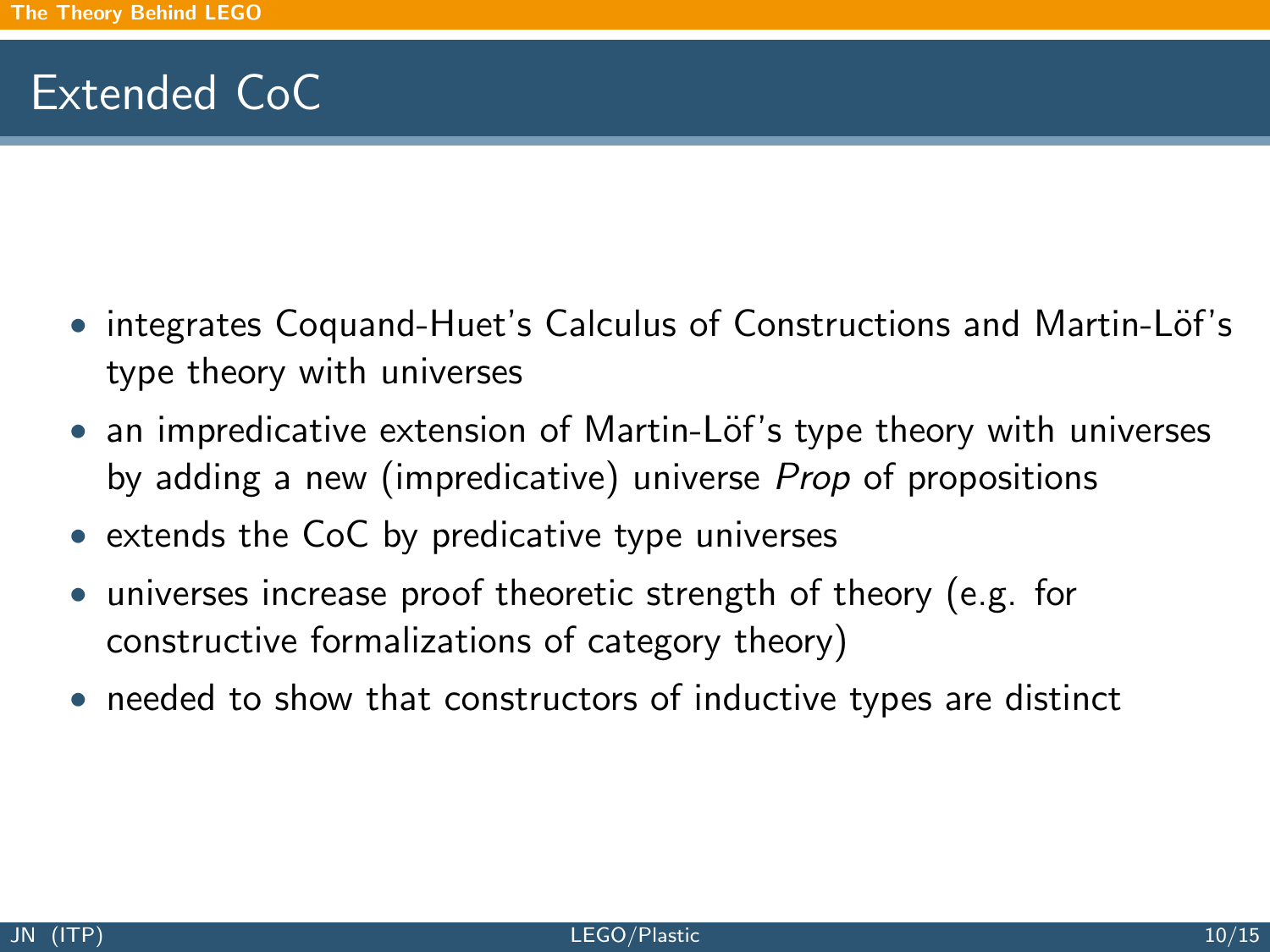## ECC as PTS

#### ECC

$$
S \{\star\} \cup \{\Box_i \mid i \in \mathbb{N}\}
$$
  
\n
$$
A \{\star : \Box_0\} \cup \{\Box_i : \Box_{i+1} \mid i \in \mathbb{N}\}
$$
  
\n
$$
R \{\{s, \star, \star\}, (\star, s, s)\} \cup \{(\Box_i, \Box_j, \Box_{\text{max}(i,j)}) \mid i, j \in \mathbb{N}\}
$$

- $\star$  (Prop) is impredicative: can quantify a proposition over any type
- $\bullet \hspace{0.1cm} (\star, s, s), (\Box_{i}, \Box_{j}, \Box_{\mathsf{max}(i, j)})$  are predicative
- ECC also adds dependent strong  $\Sigma$ -types
- predicative universes  $\Box_i$  are closed under  $\Sigma$
- $R_{\Sigma} = \{(*, s, s)\} \cup \{(\Box_i, \Box_j, \Box_{\text{max}(i,j)}) \mid i, j \in \mathbb{N}\}\$
- allowing strong  $\Sigma$  for impredicative universe runs into Girard's paradox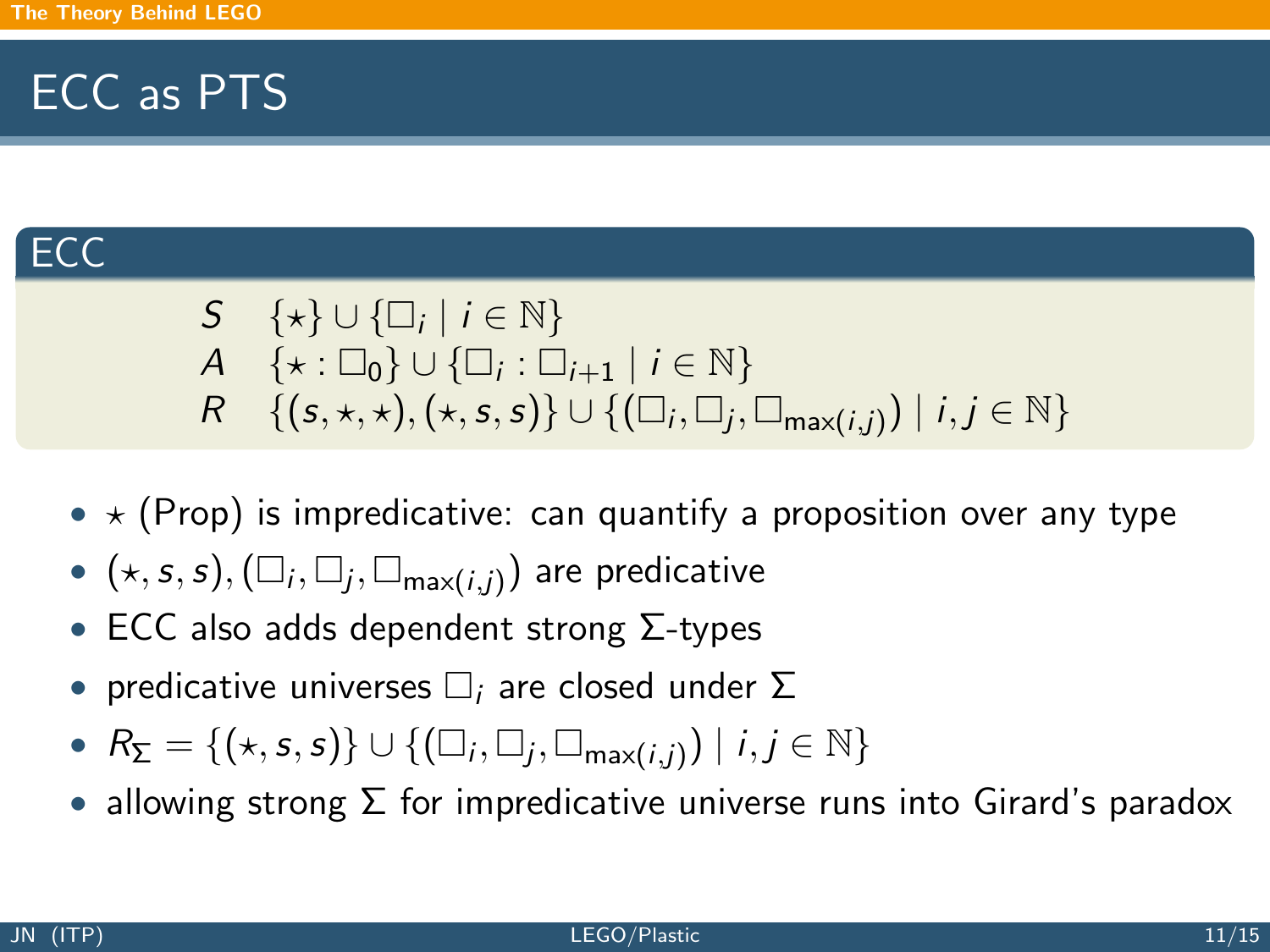# <span id="page-11-0"></span>Demo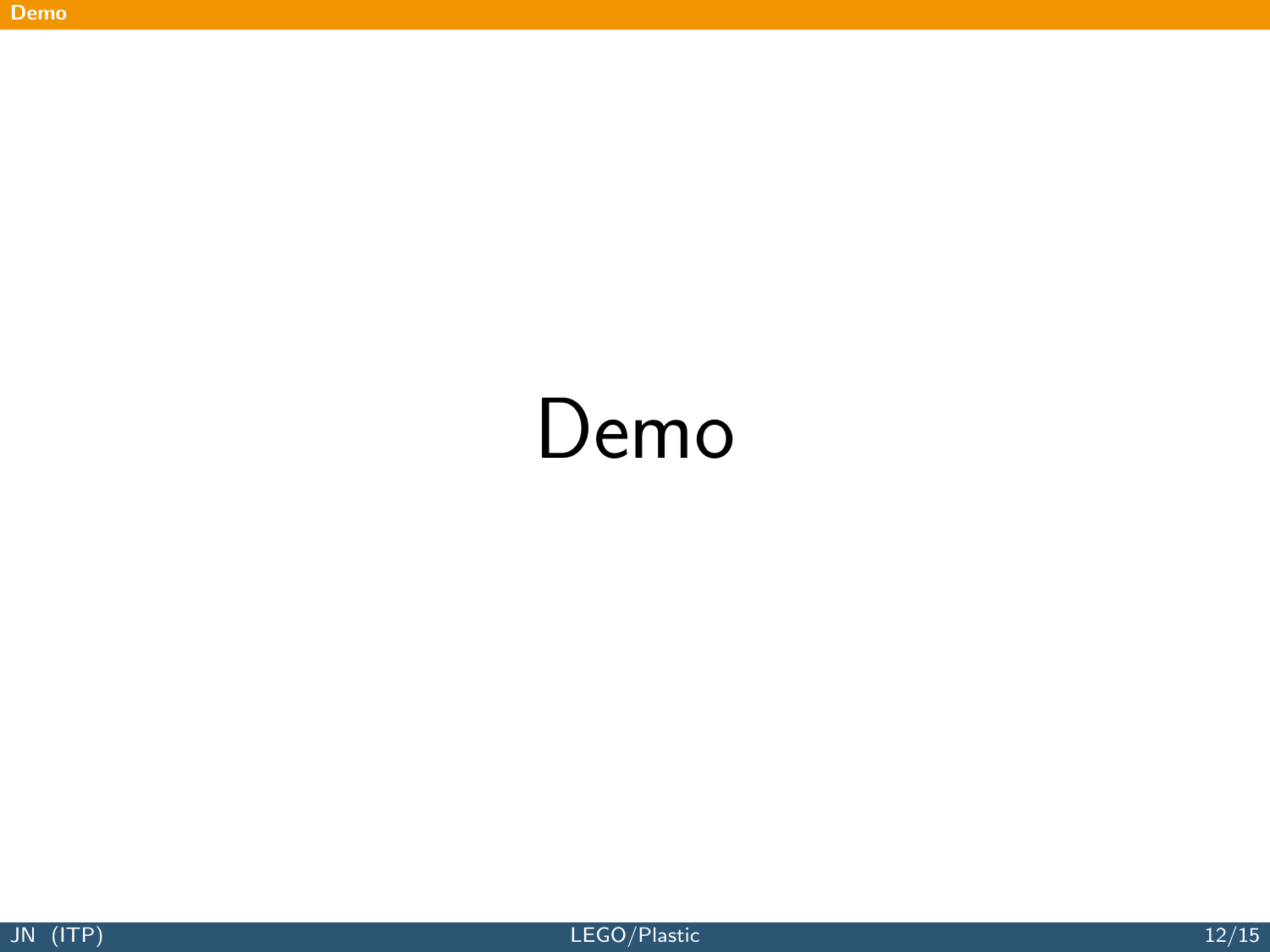## Plastic

- implementation of Typed LF
- a framework type theory to define other type theories
- may be regarded as a meta-level version of LEGO
- was implemented by Paul Callaghan in Haskell at Durham University
- <span id="page-12-0"></span>• "Availability: Plans to distribute Linux and Sparc executables early 2000, with source code to follow."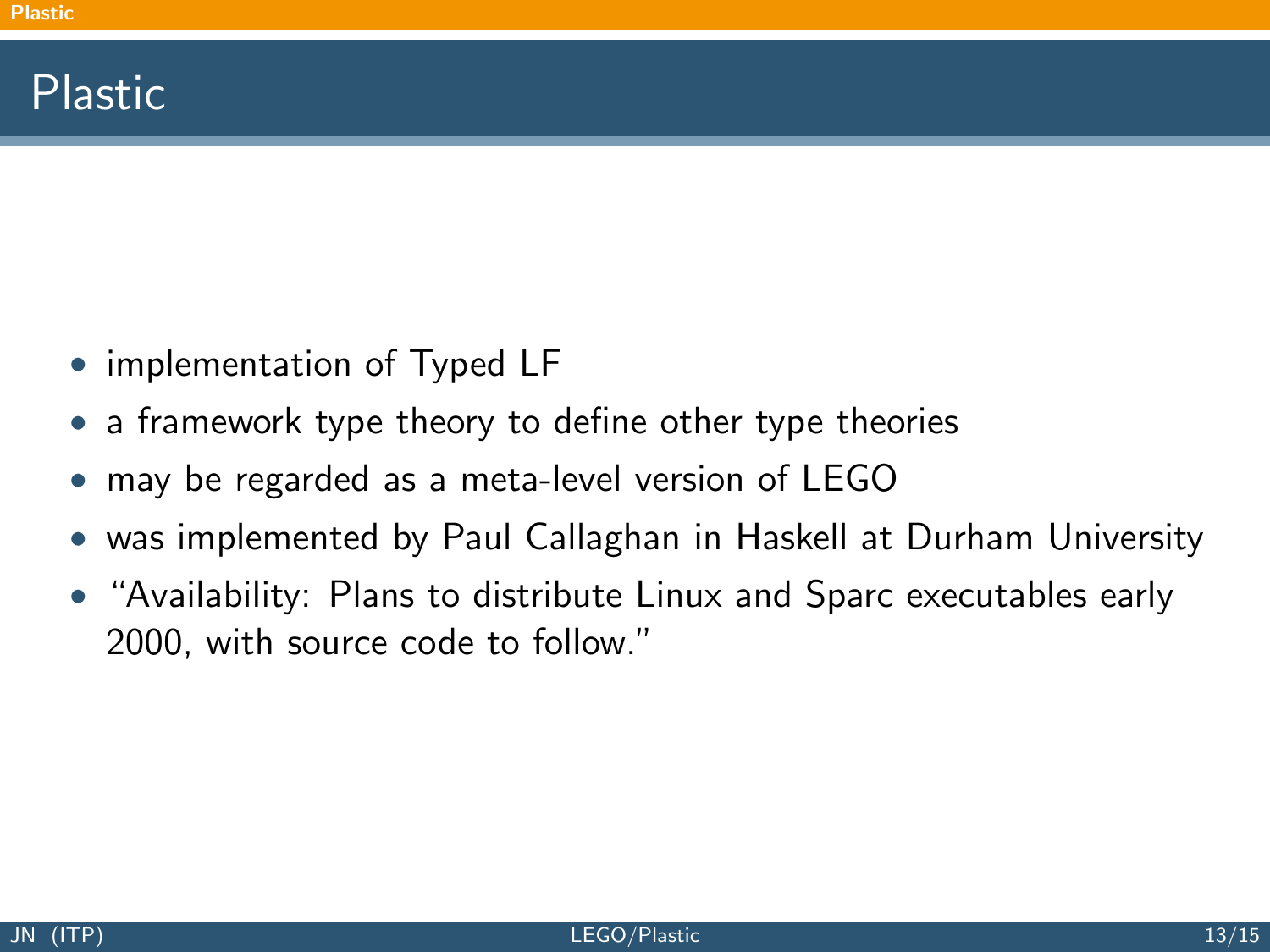## Summary

- Pure Type Systems generalize  $\lambda$ -cube
- ECC combines predicative hierarchy of universes and CoC
- LEGO is proof assistant for ECC
- <span id="page-13-0"></span>• Plastic is Meta-Lego